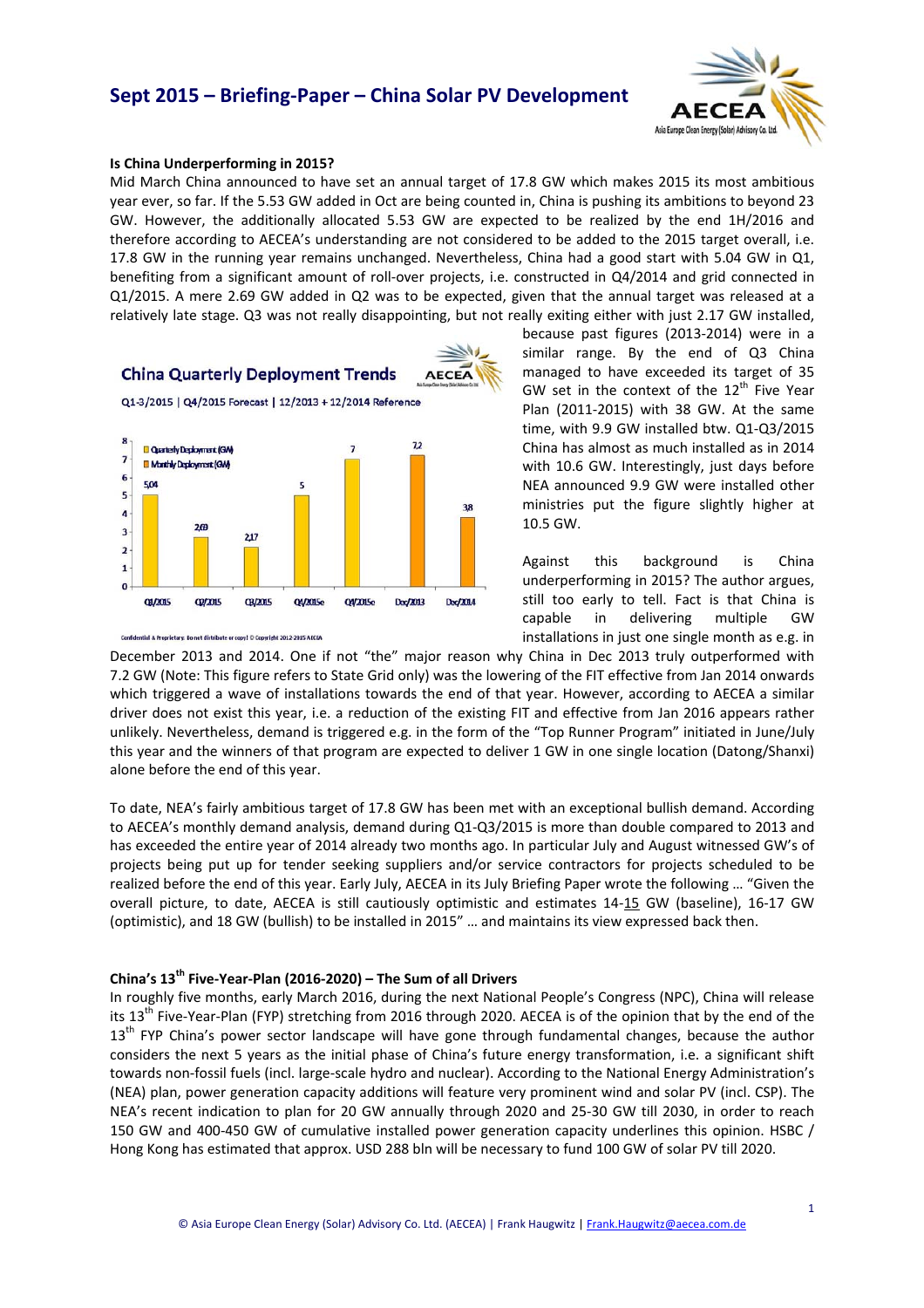## **Sept 2015 – Briefing‐Paper – China Solar PV Development**



Nevertheless, in order to realize these ambitious targets a number of constraints need to be addressed first, among them to enforce the existing dispatch priority at all levels, ensure a timely grid connection and to minimize grid curtailment. The latter will very likely prevail in the foreseeable future; therefore priority will be given to distributed generation vs. large‐scale deployment in Western regions. Equally important will be a streamlining of administrative procedures, notably to ensure FIT payments will take place without great delay which to date can take up to 12-18 months. The level of FIT will be subject to constant monitoring and innovation, i.e. the setting of increasingly higher industrial benchmarks will require bringing down the costs

leading to lower system cost which consequently means lower FIT. NEA anticipates a system cost reduction of roughly 50% by 2020 compared to current levels. In this context, according to NEA and the Ministry for Industry and Information Technology (MIIT) the industry will be subject to increased competition will eventually will lead to a greater industry consolidation, given that today China is home to approx. 1000 manufacturer.

Global demand for solar PV is expected to experience double‐digit growth rates in the years and perhaps decades to come, one reason why China already in 2009/2010 among six other industrial sectors, identified



renewable energies as a "Strategic Emerging Industry (SEI), in order to be in the position to meet this future demand. AECEA anticipates a further significant expansion of China's global PV footprint in the next 5 years compared to today. Estimates suggest that today approx. 5‐6 GW of production capacity outside of China and owned by Chinese companies already exists. In this context, late May this year the State Council published a guiding document having identified in total 12 industrial sectors (renewables included) subject to severe over‐ capacity at home, thus encouraging such capacities to be transferred to various destinations around the world. One vehicle which could possibly facilitate such a global expansion especially in the downstream sector is the so-called "Belt & Road Strategy" initiated by President Xi Jinping in late 2013. The former refers to the ancient silk-road whereas the latter refers to the 21<sup>st</sup> century maritime silk-road. Countries along the "Belt & Road" are subject to massive power infrastructure projects implemented by Chinese companies and solar PV is one favoured option. A transfer of existing production capacities into these countries and regions would the Chinese PV industry help to meet the demand from within these markets.

In the context of the "Sum of all Drivers" the author expects a series of announcements related to the " $13<sup>th</sup>$ Five‐Year‐Plan for Solar Development" during the coming 5‐6 months till the next National People's Congress outlining various policies designed to shape the business environment at home and abroad.

Setting ambitious solar targets on one hand, but on the other hand, China's power consumption growth is expected to be in the low single digit range this year (2014: 3.8%) and estimates suggest that approx three digits GW of existing power generation capacities are idle and added coal‐fired power plant capacities in Q1‐ 3/2015 have increased 50% YoY. At the same time China's overall economical situation has changed and the so‐ called "new normal" may make the setting of such "ambitious targets" obsolete!

### **AECEA's Asia Country Watch‐List "Myanmar"**

Geographically, Myanmar is the largest country throughout Southeast Asia and although endowed with extensive natural resources it is classified as a least-developed country somehow reflected by a national electrification rate of just 30%. During dry season load shedding amounts to approx. 500 MW and due to technical and non-technical line losses were as high as 27% in 2011. Therefore it comes at no surprise that 2/3 of Myanmar's primary energy supply comes from biomass (firewood and charcoal).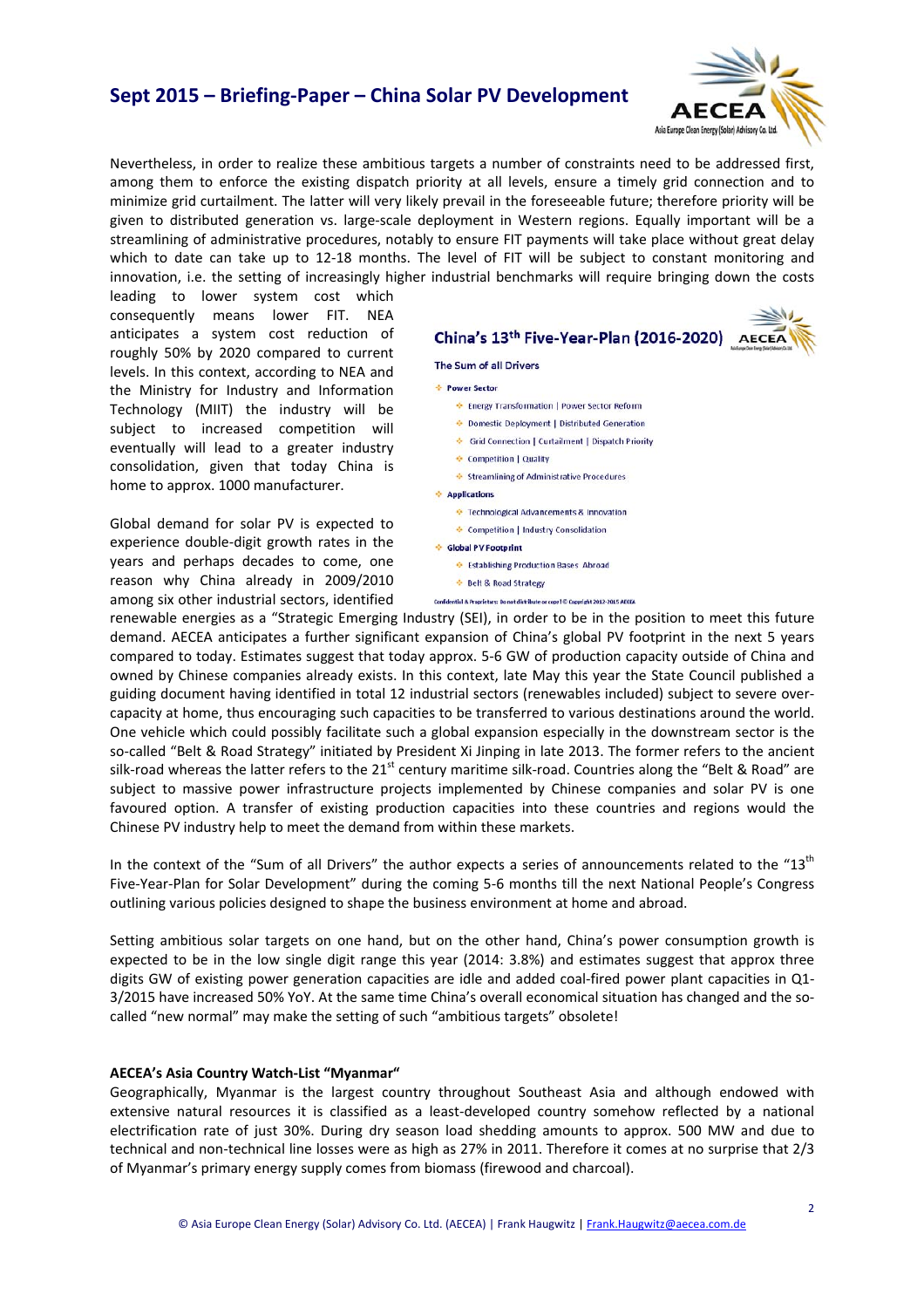### **Sept 2015 – Briefing‐Paper – China Solar PV Development**



To date, a host of ministries have responsibilities for developing renewable energies among them the Ministry of Energy (MOE) the national focal point for energy policy and the Ministry of Science and Technology (MOST) taking the lead regarding the overall development and promotion of renewable energy for off‐grid and other purposes. As member of the Association of South East Asian Nations (ASEAN), Myanmar is expected to meet the ASEAN policy which requires its members to meet 15% of its energy demand by new and renewable energies by 2015/2016. In this context, although the govt has yet to establish renewable energy targets, the Ministry of Electric Power aims to develop close to 500 MW (mainly small hydropower) by 2016, which represents approx. 15% of installed power generation.

**AECEA** 

#### Asia Country Watch-List - Myanmar

National New Energy Law expected to drive demand for Solar PV in future

- Land mass = 676,577 km<sup>2</sup>; Electrification rate: = 30% (2013); Human Dev Index 150 out of 187 countries
- $\spadesuit$  Population = 58 Mio (2014); average growth rate = 2%/a; 28<sup>th</sup> most populous nation
- 2015-2020 GDP growth rate estimated at approx. 8-9%/annually
- Average annual power consumption per capita = 160 kWh (2012)
- Total power generation capacity = 4 GW; due poor maintenance max power supply 1,3 1,8 GW (2012)
- Total installed RE power generation capacity amounts to 150 MW (2012), target 500 MW by 2015
- Mational Electrification Plan foresees universal access to electricity by 2030
- The govt is in the process to draft a "New Energy Law" designed to promote renewable energies
- Ouring FY 2014/2015: 170,00 Solar Home Systems (SHS) across 1491 villages were installed.
- + To date mobile phone penetration less than 10% of population, expected to increase to 40% (22 Mio).by 2017 requiring investment in solar PV powered telecommunication network
- Solar Irradiation Range 4.3 5.6 kWh/sqm/day; installed solar capacity 0.7 MW (2012)
- Commercial sector demand for solar: Base Transceiver Stations, PV-Pumping, Rooftop Sys, Street Light .<br>Confidential & Proprietary: Do not distribute or copy ! © Copyright 2012-2015 AECEA

The Electricity Law (1984) regulates energy‐ related investment in the country. Currently, Myanmar has no specific renewable energy incentives, however investors can draw on incentives stipulated in the Foreign Investment Law (2012). A study concluded that the technical potential for using solar energy in Myanmar amounts to close to 27 GW. A recent ADB supported study estimates a total investment of US\$ 18 billion is required in the power sector to ensure an economic growth rate of 7.5% through 2030. Despite being ranked by the World Bank as the 182 out of 189 countries for ease in Doing Business 2014 report the US based ACO Investment announced August 2014 to invest up to US 480 Mio into a 150 MW solar PV power plant by 2016.

Against this background and given Myanmar's anticipated high single‐digit GDP growth rates requiring substantial investments in the power sector in the coming years leads to the anticipation that solar PV is expected to play a greater role in future, hence AECEA is of the opinion that "Myanmar" qualifies to be on it's "Asia Country Watch‐List".

#### **AECEA – Internal Affairs**

#### Upcoming Activities **\*\*\*\*\*\*\*\*\*\*\*\*\*\*\*\*\*\*\*\*\*\*\*\*\*\*\*\*\*\*\*\*\*\*\*\*\*\*\*\*\*\*\*\*\*\*\*\*\*\*\*\*\*\*\*\*\*\*\*\*\*\*\*\*\*\*\*\*\*\*\*\*\*\*\*\*\*\*\*\*\*\*\*\*\*\*\*\*\*\*\***

**Bank of America Merrill Lynch** 

Bank of America / Merrill Lynch (BAML) commissioned AECEA, in order to advise clients of BAML, on the recent China solar PV market and global PV developments during BAML's annual China flagship conference in Beijing on Nov 2‐5.

AECEA will attend the  $7<sup>th</sup>$  Intersolar India in Mumbai from Nov 18‐20, 2015.

#### **AECEA – Internal Affairs**

Recent Activities **\*\*\*\*\*\*\*\*\*\*\*\*\*\*\*\*\*\*\*\*\*\*\*\*\*\*\*\*\*\*\*\*\*\*\*\*\*\*\*\*\*\*\*\*\*\*\*\*\*\*\*\*\*\*\*\*\*\*\*\*\*\*\*\*\*\*\*\*\*\*\*\*\*\*\*\*\*\*\*\*\*\*\*\*\*\*\*\*\*\*\*\*\*\*\*\*** AECEA has been commissioned to provide advisory services to the board of an international manufacturer of polysilicon in late October.



AECEA was commissioned to conduct a three day Non‐Deal‐Roadshow (NDR) in New York City and Boston in later September.

AECEA was commissioned by the Renewable Energy Policy Network for the  $21<sup>st</sup>$  Century to contribute to REN21's annual flagship report "**Global Status Report 2016**" which will be published early June 2016. http://www.ren21.net/REN21Activities/GlobalStatusReport.aspx



NOV 18-20, 2015 **MUMBAI, INDIA**